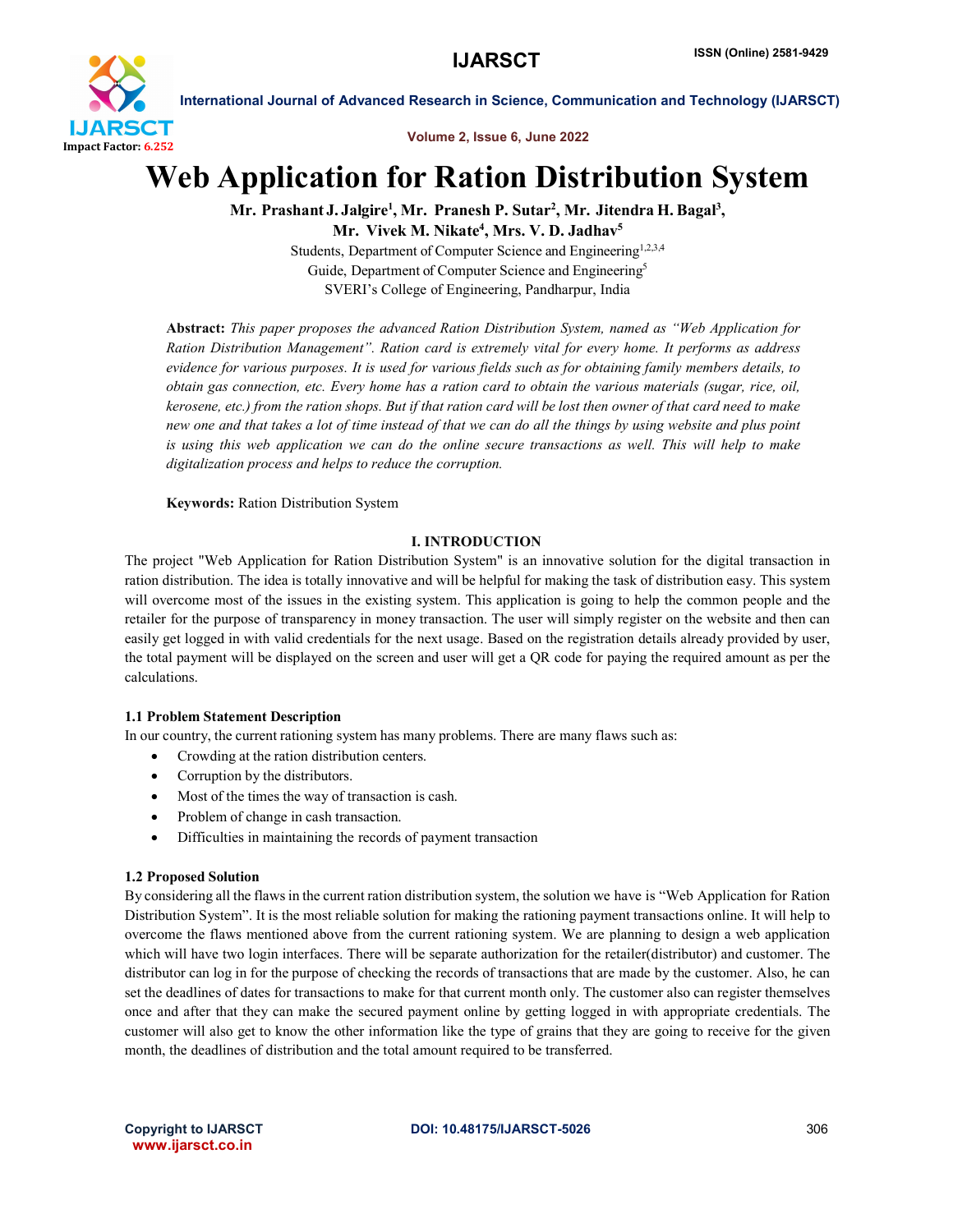

International Journal of Advanced Research in Science, Communication and Technology (IJARSCT)

## Volume 2, Issue 6, June 2022

## II. DESIGN AND IMPLEMENTATION

In this phase of designing & implementing, we have done our project's aesthetic view, layout, proper designing. In this phase, we are going to design the front-end part of our application where there are some webpages which are like login page for retailer, log in page for user/customer, home page, about us page, contact page etc. Also, for back-end purpose, we are going to design different log in and registration forms by using PHP which is one of the most widely used server scripting language.

Database connectivity is also required as the data about the customer as well as the retailer needs to be stored properly and in securely. Design of transaction activity is really a going to be the most difficult part of this entire project. Because we all are known about the consequences of the digital transaction activity. Proper network connectivity provision must be there in the transaction activity

#### 2.1 Block Diagram and E-RModel



## **Output**

Globalisation is nothing but the sheer reality of our, at least my, day-to-day life. While Shelly vociferated the plaintive inability of the mighty Ozymandias to brave the ravages of time, the magic wand of globalisation is now taming both space and time. To say the least, globalisation is behind my journey from Thiruvananthapuram to Delhi, just within a matter of three hours. With me waking up to a hubbub of K-Pop and my friend, on his lap, watching Hollywood every day, globalisation is not just limited to a bunch of theories and the words of an army of scholars, but the veritable reality that we are going through. With the outlets of McDonald's, Starbucks, Tim Hortons, Subway, Dominos, KFC, Levi's', Fastrack, Adidas, Dunkin's, and many others of its kind in my small *Kamla Nagar*, the forces of globalisation are on the horizon. To say the least, me coming to college in T-shirt and jeans, talking to my British friend over WhatsApp, and the availability of *chow mein* and *idli* in the college canteen is no longer a big game, but part of a bigger reality. In other words, globalisation is a "reality".

www.ijarsct.co.in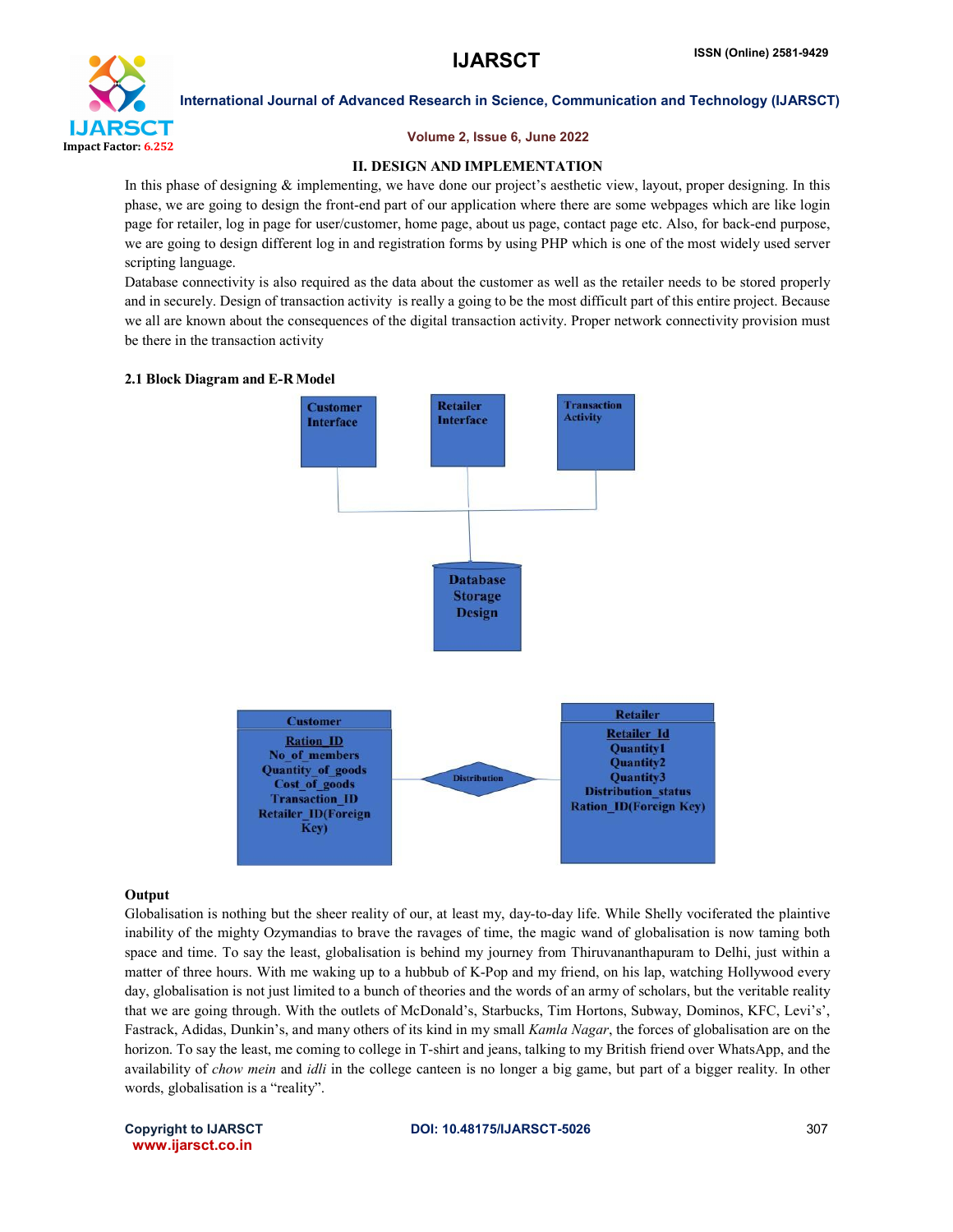# **IJARSCT** Impact Factor: 6.252

## International Journal of Advanced Research in Science, Communication and Technology (IJARSCT) Volume 2, Issue 6, June 2022



## Ambika Ration Distribution Shop, Laxmi Dahiwadi

| We are here to provide Digital transaction service in the ration |                          |                           |      |  |  |
|------------------------------------------------------------------|--------------------------|---------------------------|------|--|--|
| Home                                                             | About<br>Login<br>Signup |                           |      |  |  |
|                                                                  |                          |                           |      |  |  |
|                                                                  | <b>Customer Login</b>    | $\boldsymbol{\mathsf{x}}$ |      |  |  |
|                                                                  | <b>Username</b>          |                           |      |  |  |
|                                                                  | Enter Ration Card number |                           |      |  |  |
|                                                                  | Password                 |                           |      |  |  |
|                                                                  | Enter Password           |                           |      |  |  |
|                                                                  | Login                    |                           |      |  |  |
|                                                                  | Signup                   |                           |      |  |  |
|                                                                  |                          |                           |      |  |  |
| А                                                                | Cancel                   | Forgot password?          | radi |  |  |

## **Dashboard**

| Name:<br><b>Pranesh Sutar</b>            | <b>Ration Card Number:</b><br>12 | <b>Family Members:</b><br>12 |                     |
|------------------------------------------|----------------------------------|------------------------------|---------------------|
| <b>Details of Allocated Grains</b>       |                                  |                              |                     |
| Wheat<br>$\circledcirc$<br>Rate: 3 Rs/kg |                                  |                              | 36 Kg               |
| Rice<br>$\Delta$<br>Rate: 2 Rs/kg        |                                  |                              | 24 Kg               |
| <b>Total Amount:</b>                     |                                  |                              | 156 ₹               |
|                                          |                                  |                              | <b>Make Payment</b> |